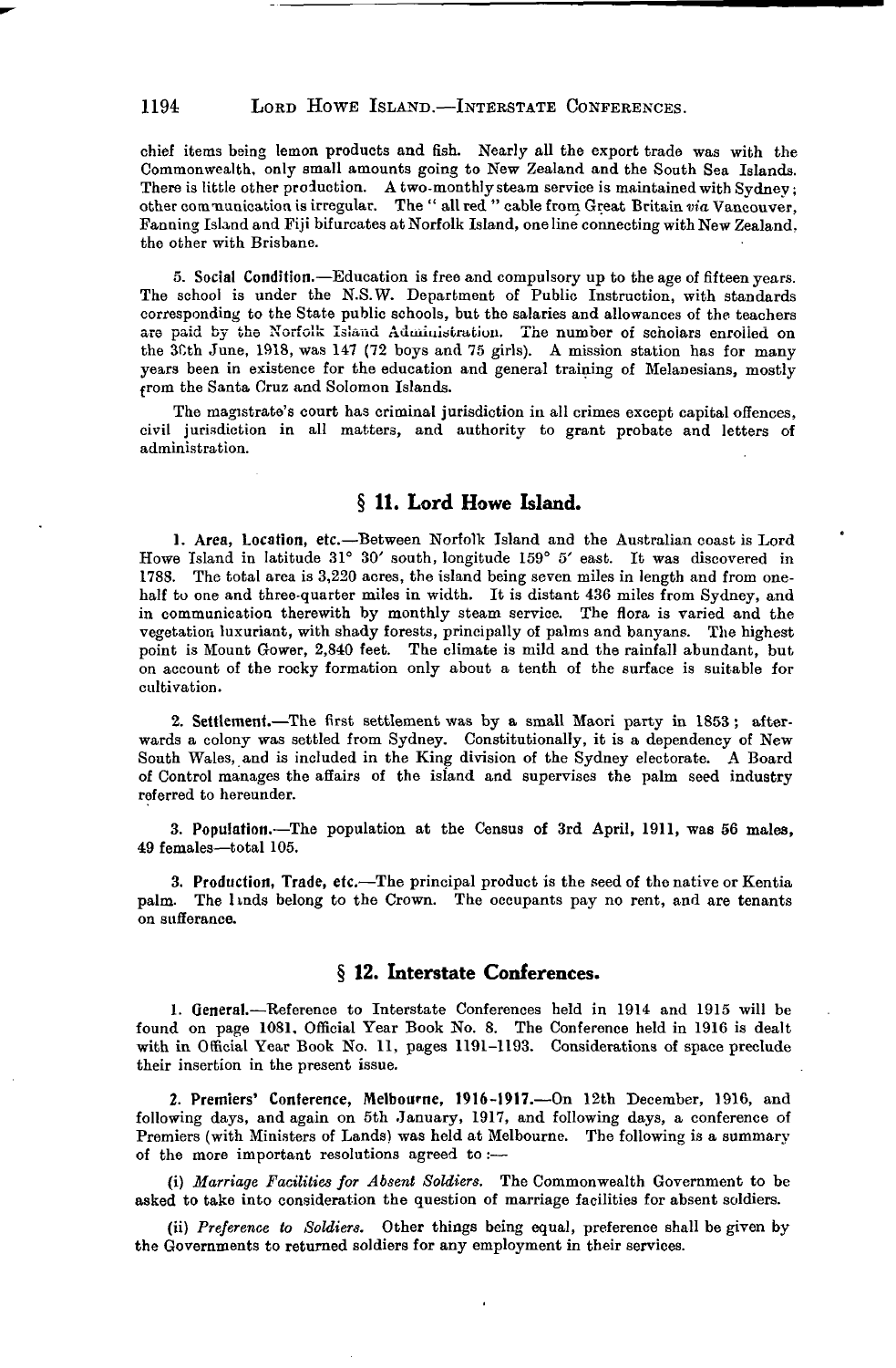(iii) Financial Provisions for the Settlement of Returned Soldiers on the Land. The Commonwealth agreed to make available for the calendar year 1917 a sum not exceeding £2,000,000, half the amount to be available up to 30th June, 1917.

Allocation: Queensland, £500,000 ; New South Wales, £500,000; Western Australia, £500,000 ; South Australia, £250,000 ; Victoria, £150,000 ; Tasmania, £100,000.

(iv) *The Treatment of Soldiers and Sailors and the Dependents of Soldiers and Sailors.* That it be the business of the central Commonwealth authority to devise a substantially uniform system of dealing with returned soldiers and sailors and the dependents of soldiers and sailors on service, or of soldiers and sailors who have died as a result of service in respect of—

- (a) *Immediate Amelioration, i.e.,* the provision of means for meeting immediate cash necessities. This, either by supplementing the military or naval pay before discharge, or by sustenance after discharge until employment or remunerative occupation can be found.
- (6) *Care of the Totally Incapacitated :* To include housing where necessary.
- (c) *Training of the Partially Disabled for a Useful Vocation :* To include the provision and renewal of artificial limbs and other aids.
- *(d) Employment Generally.*
- *(e) Assistance Towards Permanent Re-establishment by :*
	- (1) Sustenance during the initial period of settlement on the land or establishment in other vocations.
	- (2) Small businesses where such deemed a desirable form of provision.
	- (3) Grants for tools of trade.
	- (4) Assistance towards house establishment— $(a)$  loans for house building or purchase (to include the conversion of existing mortgages where terms onerous); (b) grants for furniture to a prescribed amount.
- (/) *Care of Dependents :* (a) of men who die; (6) of men on service.
- *(g)* The co-ordination of governmental and private efforts for the expansion of existing, and the promotion of new industries to meet the demand for general and special employment.
- *(h)* The assembling and administration of funds.

The States to be asked to agree to a uniform scale of advances to soldiers and sailors desiring to build or purchase dwellings in certain areas, or to convert existing mortgages of an onerous character, the Commonwealth authority to advance 25 per cent, of the value, the sum so advanced by the Commonwealth authority not to exceed £75.

The States to be asked to co-operate in the development of large national enterprises calculated to provide employment for men who cannot be otherwise placed.

On all bodies concerned with the repatriation of men under the Commonwealth scheme, the representation of soldiers and sailors who have been on active service is desirable.

3. Premiers' Conference, Sydney, 1918.—On 8th May, 1918, and following days, a Conference of Premiers was held at Sydney. The substance of the more important resolutions is given below :-

- (i) *Uniform Company Law.* That it is desirable that an amended company law be introduced in each State as far as possible upon uniform lines.
- (ii) *Adoption of Uniform Food Standards.* That the New South Wales Government be requested to draft a model Pure Food Act and submit it to the other States for their consideration.
- (iii) *Uniform Secret Commissions Act.* That it is desirable that uniform Secret Commissions laws should be passed by the States.